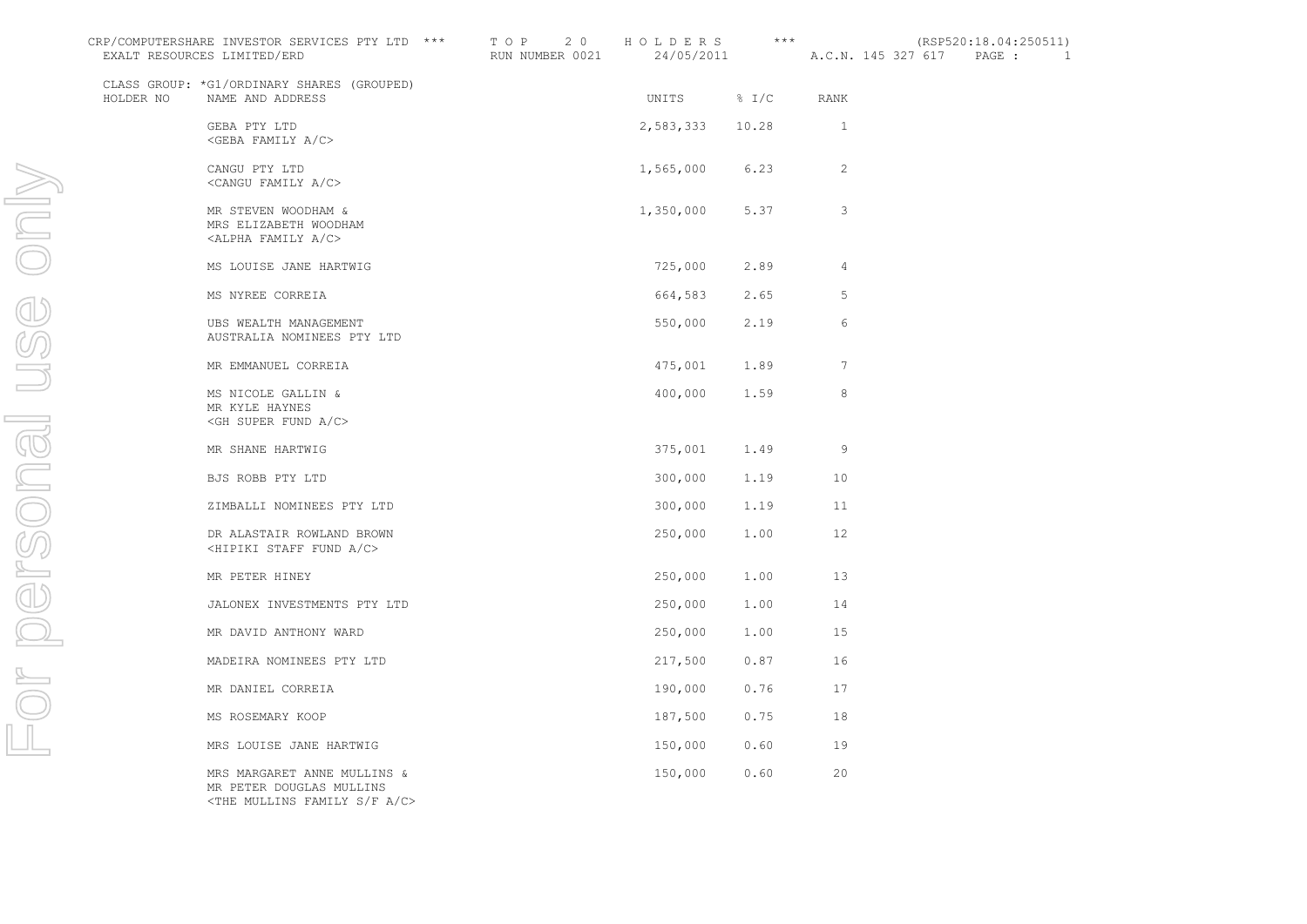| CRP/COMPUTERSHARE INVESTOR SERVICES PTY LTD ***                             | 2 0<br>T O P    | HOLDERS                  | $***$             |                    | (RSP520:18.04:250511) |  |
|-----------------------------------------------------------------------------|-----------------|--------------------------|-------------------|--------------------|-----------------------|--|
| EXALT RESOURCES LIMITED/ERD                                                 | RUN NUMBER 0021 | 24/05/2011               |                   | A.C.N. 145 327 617 | PAGE :                |  |
| CLASS GROUP: *G1/ORDINARY SHARES (GROUPED)<br>NAME AND ADDRESS<br>HOLDER NO |                 | UNITS                    | $\frac{8}{2}$ I/C | RANK               |                       |  |
| REPORT TOTAL<br>$***$<br>$***$<br>$***$<br>$***$<br>REMAINDER               |                 | 11,182,918<br>13,942,084 | 44.51<br>55.49    |                    |                       |  |
| $***$<br>TOTAL ***<br>GRAND                                                 |                 | 25,125,002               | 100.00            |                    |                       |  |

|  |  | TOTAL CURRENT HOLDERS MEETING CRITERIA FOR THIS REPORT: |  |  | 479 |  |  |                                                                         |  |  |         |  |
|--|--|---------------------------------------------------------|--|--|-----|--|--|-------------------------------------------------------------------------|--|--|---------|--|
|  |  |                                                         |  |  |     |  |  |                                                                         |  |  |         |  |
|  |  | ********** NUMBER OF PAGES WRITTEN =                    |  |  |     |  |  | $2$ *********** END OF REPORT *************** NUMBER OF LINES WRITTEN = |  |  | $46***$ |  |
|  |  |                                                         |  |  |     |  |  |                                                                         |  |  |         |  |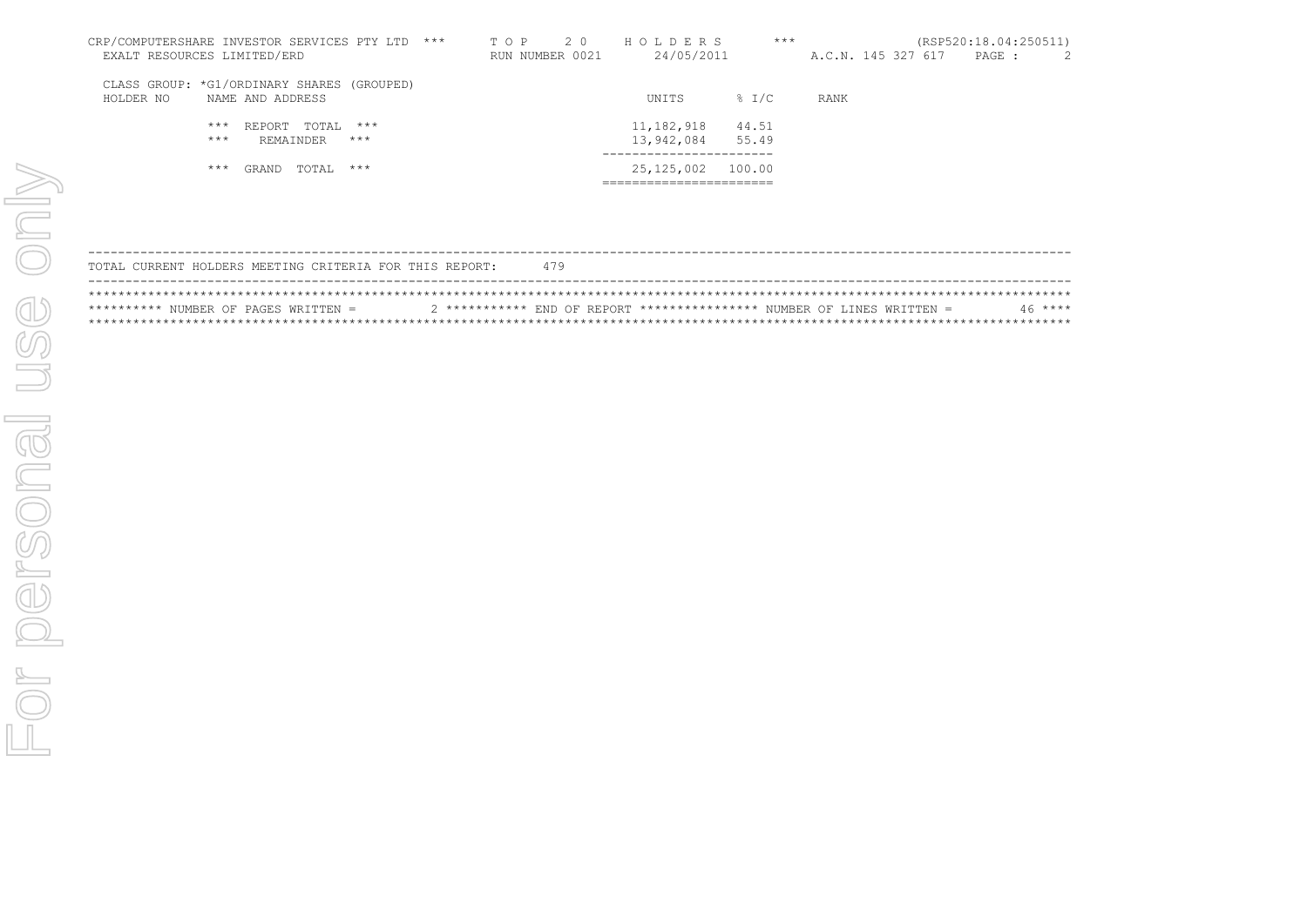| CRP/COMPUTERSHARE INVESTOR SERVICES PTY LTD *** TOP 20 HOLDERS *** (RSP520:18.04:250511)<br>EXALT RESOURCES LIMITED/ERD |                                                                                                                 | RUN NUMBER 0021 24/05/2011 A.C.N. 145 327 617 PAGE: 1 |                   |           |                 |  |  |
|-------------------------------------------------------------------------------------------------------------------------|-----------------------------------------------------------------------------------------------------------------|-------------------------------------------------------|-------------------|-----------|-----------------|--|--|
| HOLDER NO                                                                                                               | CLASS GROUP: *G2/OPTIONS (GROUPED)<br>NAME AND ADDRESS                                                          |                                                       | UNITS % I/C       |           | RANK            |  |  |
|                                                                                                                         | GEBA PTY LTD<br><geba a="" c="" family=""></geba>                                                               |                                                       | 2,861,112 17.87 1 |           |                 |  |  |
|                                                                                                                         | CANGU PTY LTD<br><cangu a="" c="" family=""></cangu>                                                            |                                                       | 2,521,667 15.75   |           | 2               |  |  |
|                                                                                                                         | MR SHANE HARTWIG                                                                                                |                                                       | 1, 125, 000 7.03  |           | $\mathbf{3}$    |  |  |
|                                                                                                                         | MR EMMANUEL CORREIA                                                                                             |                                                       | 1,058,334         | 6.61      | 4               |  |  |
|                                                                                                                         | MR JONATHON CHARLES KOOP                                                                                        |                                                       | 750,000           | 4.68      | 5               |  |  |
|                                                                                                                         | MADEIRA NOMINEES PTY LTD                                                                                        |                                                       | 622,500 3.89      |           | 6               |  |  |
|                                                                                                                         | MS NYREE CORREIA                                                                                                |                                                       | 621,528           | 3.88      | $7\overline{ }$ |  |  |
|                                                                                                                         | JALONEX INVESTMENTS PTY LTD                                                                                     |                                                       | 383,334           | 2.39      | 8               |  |  |
|                                                                                                                         | MS LOUISE JANE HARTWIG                                                                                          |                                                       | 341,667           | 2.13      | 9               |  |  |
|                                                                                                                         | MR DAVID ANTHONY WARD                                                                                           |                                                       | 300,000           | 1.87      | 10              |  |  |
|                                                                                                                         | UBS WEALTH MANAGEMENT<br>AUSTRALIA NOMINEES PTY LTD                                                             |                                                       | 183,334           | 1.15      | 11              |  |  |
|                                                                                                                         | MS NICOLE GALLIN &<br>MR KYLE HAYNES<br>$\le$ GH SUPER FUND A/C>                                                |                                                       | 133,334           | 0.83      | 12              |  |  |
|                                                                                                                         | BJS ROBB PTY LTD                                                                                                |                                                       | 100,000 0.62 13   |           |                 |  |  |
|                                                                                                                         | ZIMBALLI NOMINEES PTY LTD                                                                                       |                                                       | 100,000           | $0.62$ 14 |                 |  |  |
|                                                                                                                         | DR ALASTAIR ROWLAND BROWN<br><hipiki a="" c="" fund="" staff=""></hipiki>                                       |                                                       | 83,334            | $0.52$ 15 |                 |  |  |
|                                                                                                                         | MR DANIEL CORREIA                                                                                               |                                                       | 63,334            | $0.40$ 16 |                 |  |  |
|                                                                                                                         | MS ROSEMARY KOOP                                                                                                |                                                       | 62,500            | 0.39      | 17              |  |  |
|                                                                                                                         | MRS LOUISE JANE HARTWIG                                                                                         |                                                       | 50,000            | $0.31$ 18 |                 |  |  |
|                                                                                                                         | MRS MARGARET ANNE MULLINS &<br>MR PETER DOUGLAS MULLINS<br><the a="" c="" f="" family="" mullins="" s=""></the> |                                                       | 50,000            | 0.31      | 19              |  |  |
|                                                                                                                         | NUMBER 7 INVESTMENTS PTY LTD                                                                                    |                                                       | 50,000            | 0.31      | 20              |  |  |